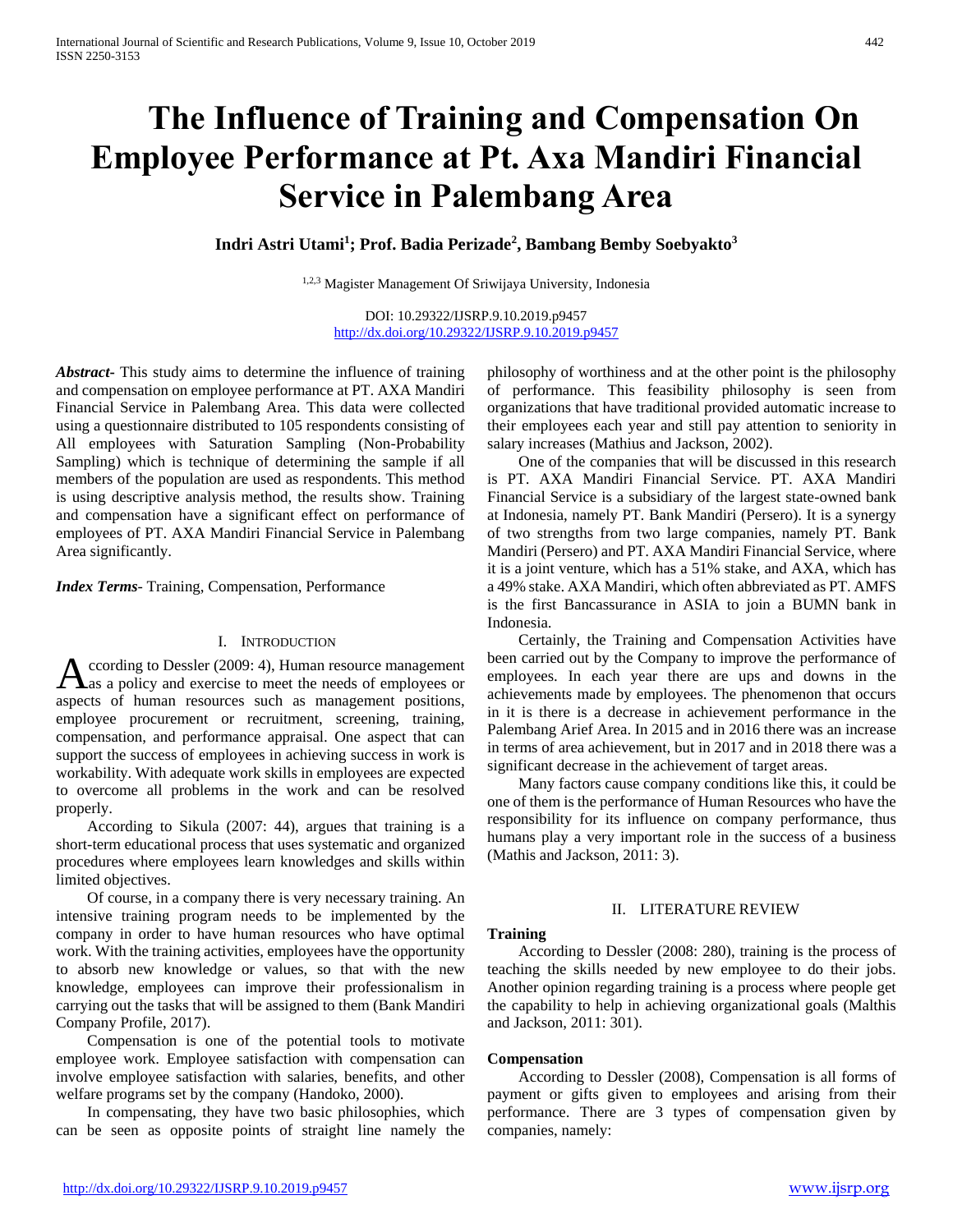1. Payment of money directly in the form of wages, salaries, intensive, commission, and bonuses

- 2. Indirect payments
- 3. Non-financial rewards

## **Employee Performance**

 According to Robbins (2016), Performance is a result achieved by employees in their work according to certain criteria that apply to a job. Robbins further stated that performance is a record of the results (outcomes) resulting from a particular job function or activity over a period of time to show the extent to which employees can meet the demands of the job.

## III. RESEARCH METHODOLOGY

 The scope of this research is in the Office of PT. AXA Mandiri Financial Service Area Arief Palembang. Focused on the analysis and discussion of the independent variable (X) is Training as X1, and Compensation as X2. Whereas the dependent variable or the independent variable (Y) is Performance. The subject of this research is the Staff Employees of PT. AXA Mandiri Financial Service Area Palembang Arief.

#### **Data Source**

 1. Primary Data is data obtained and observed directly by researchers. In this research the author's primary data is from distribution of questionnaires to PT. AXA Mandiri Financial Service.

 2. Secondary data were obtained from various sources such as the Human Resources Book, PT. AXA Mandiri Financial Service, websites, articles and journals related to Training and Compensation for Employee Performance.

#### **Population**

 The population in this study was 105 people and became research respondents. And All Employees are in the Office of PT. AXA Mandiri Financial Service Palembang area

#### IV. MULTIPLE LINEAR REGRESSION ANALYSIS

 Regression analysis is useful to know the causal relationship that occurs between the Training Variables (X1) and the Compensation Variable (X2) together on Employee Performance Variables (Y). Here are the results of the regression:

 $Y = a + b_1 X_1 + b_2 X_2$  $Y = 5.292 + 0.294 X_1 + 0.312 X_2$ 

This multiple linear regression equation can be interpreted as follows:

 1. The Constant value of 0.992 means the performance of the employees of PT. AXA Mandiri Financial Service currently stands at 0.992 units, assuming that the Training and Compensation variable is currently in a constant / fixed state.

 2. Training Regression Coefficient (X1) is 0.294. These results provide evidence that PT. AXA Mandiri Financial Service will directly increase by 0.294 if the Performance Variable is increased.

 3. Compensation Regression Coefficient (X2) of 0.312. These results provide evidence that PT. AXA Mandiri Financial Service will directly increase by 0.312 if the Compensation Variable is increased.

### **Model Feasibility Test (Test - F)**

 The Model Feasibility Test (Test F) is carried out to determine the effect of the independent variable. Does the Training Variable and Compensation Variable have an influence on the Employee Performance of PT. AXA Mandiri Financial Service jointly or simultaneously in connection with answering the third Hypothesis in this Research. The testing criteria include:

• No significant effect if the probability level  $F$  (sig  $F$ ) > 0.05

• Significant effect if the probability level  $F$  (sig  $F$ ) < 0.05

The following are presented in the ANNOVA Table:

**Tabel 1. (F-Testing)**

| <b>ANNOVA</b> <sup>b</sup> |                |                              |    |                    |       |           |  |  |  |  |
|----------------------------|----------------|------------------------------|----|--------------------|-------|-----------|--|--|--|--|
| Mode                       |                | Sum of<br><b>Square</b><br>S | Df | Mean<br>Squar<br>e | - F   | Sig.      |  |  |  |  |
|                            | Regressio<br>n | 1442.20                      |    | 721.10<br>3        | 24.67 | .000<br>b |  |  |  |  |
|                            | Residual       | 2765.22                      | 10 | 27.663             |       |           |  |  |  |  |
|                            | Total          | 4207.42                      | 10 |                    |       |           |  |  |  |  |

Based on the above results, simultaneous testing  $(F_{\text{est}})$  in the ANNOVA table, calculating is 24,678 greater than the F table at the 94% from confidence level. The results from F\_tabel can be calculated using the formula  $F_{\text{table}} = F (n - k)$ , then  $F_{\text{table}} =$ 105 - 3 = 102, then Ftable results are 2.69% (F count  $24.678 > F$ table 2.69) and the level of values Significant probability  $F = 0,000$ is smaller than Alpha 0.05 (Sig.  $F = 0,000 < \alpha$  0.005). So it can be concluded that the training variable (X1) and the compensation variable (X2) together have a significant influence on employee performance (Y), so it is proven acceptable.

## **Significance Test of Individual Parameters (t-Test)**

 The following are the results of the significance tests (t-test) used to answer the research hypotheses, which are as follows:

#### **Tabel 2. t – testing**

| Model |                | Unstandardize<br>d<br><b>Coefficients</b> |                      | <b>Standardize</b><br>d<br><b>Coefficients</b> | t         | Sig.      |
|-------|----------------|-------------------------------------------|----------------------|------------------------------------------------|-----------|-----------|
|       |                | в                                         | Std.<br><b>Error</b> | Beta                                           |           |           |
|       | (Constan<br>t) | 0.992                                     | 0.501                |                                                | 3.48<br>4 | 0,00<br>0 |
|       | $X_1$          | 0.294                                     | 0.098                | 0,262                                          | 2.65<br>3 | 0,00<br>2 |
|       | $X_2$          | 0,312                                     | 0,088                | 0,424                                          | 4.10<br>3 | 0,00      |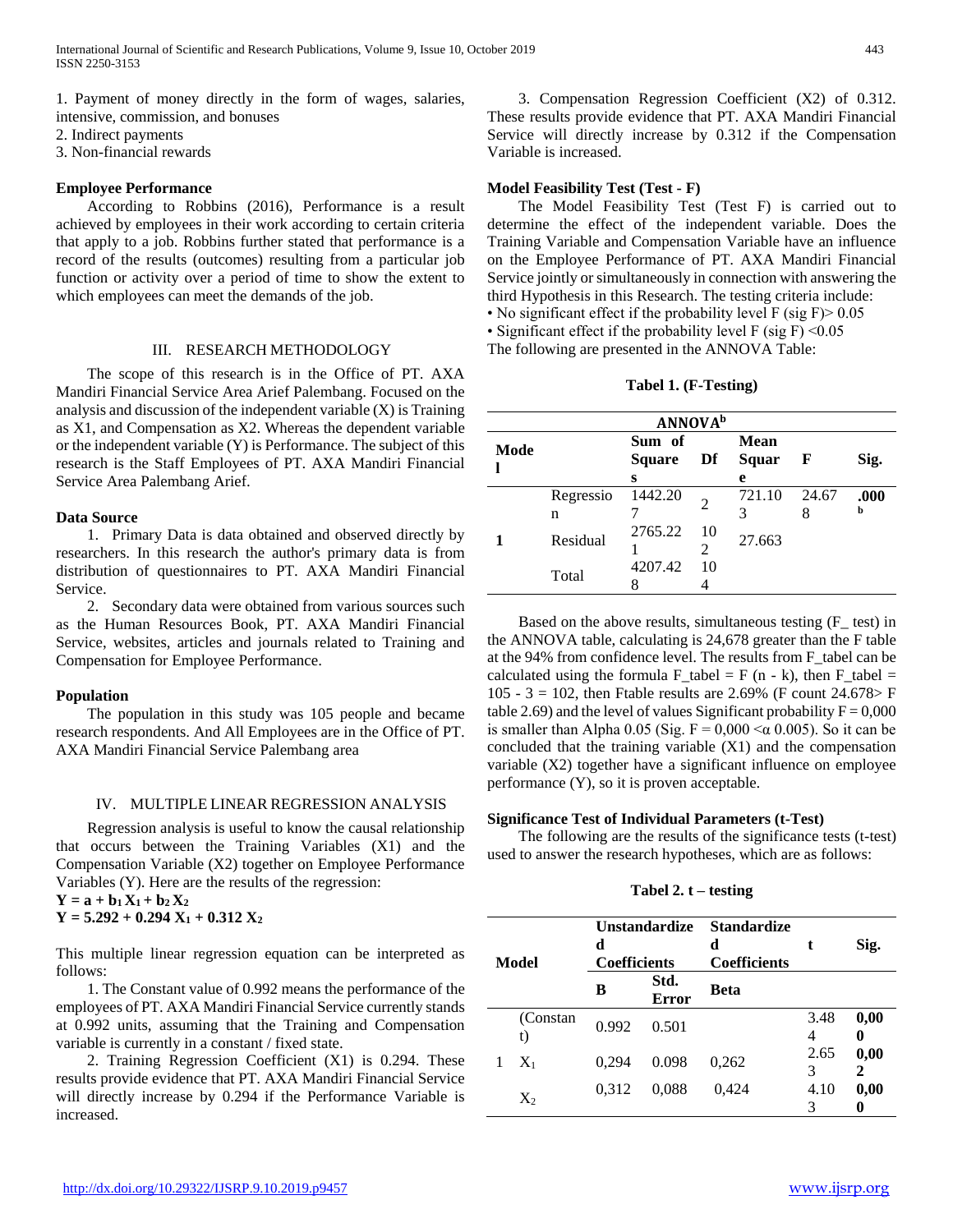From the calculation results of the t-test analysis on Table 2 above can be described:

 1. Training Variable (X1), has a beta value of 0.262 with a significant value of 0.002 which smaller than 0.05. This means that the training variable has a positive and significant effect on employee performance. It means that the first hypothesis which states that there is allegedly an influence between Training on Employee Performance of PT. AXA Mandiri Financial Service has proven to be acceptable.

 2. Compensation Variable (X2), has a beta of 0.424 with a significance value of 0,000 which is smaller than 0.05. This means that the compensation variable has a positive and significant effect on employee performance. It means that the first hypothesis which states that there is suspected influence between Compensation on Employee Performance of PT. AXA Mandiri Financial Service has proven to be acceptable.

 3. Training Variable (X1), has a beta value of 0.262 with a significant value of 0.002 which is smaller than 0.05 while the Compensation Variable (X2), has a beta of 0.424 with a significance value of 0,000 which is smaller than 0.05 this case means the most dominant variable that influences employee performance is the compensation variable.

#### V. CONCLUSION

 Based on the analysis and discussion that has been discussed, the following conclusions can be drawn:

 1. Training has a significant effect with the performance of employees of PT. AXA Mandiri Financial Service.

 2. Compensation has a significant effect with the performance of employees of PT. AXA Mandiri Financial Service.

 3. Training and compensation simultaneously and significantly affect the performance of employees of PT. AXA Mandiri Financial Service.

 4. Compensation has the dominant influence on the performance of employees of PT. AXA Mandiri Financial Service.

#### VI. SUGGESTION

 From the analysis in this study, the following suggestions can be found:

 1. The Management of PT. AXA Mandiri Financial Service should continue to conduct competency tests for employees in order to find out product knowledge that is useful for dealing with sales and after-sales are done by employees. And also this competency test in addition to knowing the product understanding by employees, this competency test can also apply the habits for employees to accept new products or new habits.

 2. PT. AXA Mandiri Financial Services should provide more rewards and quizzes for employees to be more motivated to improve employee performance. In addition, the need for Home Pay Benefits and Health Benefits for families (Usually only for those who have worked for more than 3 years).

 3. Performance Improvement Employees must be more optimal again and need to be evaluated regularly. Monitoring superiors towards subordinates towards individual targets and team targets, so that employees can better manage themselves to be more motivated to improve performance and be more enthusiastic about their careers.

 4. For further researchers, it can add variables: Job Satisfaction, Leadership Style, Job stress, and work environment that can strengthen with the influence of Employee Performance.

#### **REFERENCES**

- [1] Amstrong. 2002. Performance Management. New York: Kogan Page Ltd.
- [2] Arikunto, Suharsini. 2010. Prosedur Penelitian Suatu Pendekatan Praktek. PT. Rineka Cipta : Jakarta.
- [3] Bangun, Wilson. 2012. Manajemen Sumber Daya Manusia. Jakarta: Erlangga
- [4] Cahyani. Dwi (2009). Pengaruh tingkat pendidikan, masa kerja, pelatihan, dan posisi di pemerintahan terhadap pemahaman laporan keuangan daerah. Tesis Program Pascasarjana Universitas Diponegoro
- [5] Cushway, B dan Lodge D. 2004. Perilaku dan Desain Organisasi, cetakanKetiga. Jakarta: PT. Elex Media Komputindo
- [6] Dessler, Gary. 2014. Management Of Human Resources : The Essentsials.
- [7] Faisal (2015). Pengaruh Kompensasi terhadap Kinerja Karyawan (Studi pada PT. PLN (Persero UPK Ring Sulawesi)
- [8] Gibson, James., et all. 2010. Organisasi, Perilaku, Struktur, Proses, Edisi Ke-5. Jakarta: Erlangga.
- [9] Graha, Adi Nu (2014). Pengaruh Pelatihan terhadap Kemampuan Karyawan dan Dampaknya terhadap Kinerja Karyawan (Studi Kasus Pada Karyawan PT. Gatsa Mapan Malang)
- [10] Greenberg, J., Baron, R.A. 2003. Behaviour in Organizations Understanding and Managing the Human Side of Work. New Jersey: Practice-Hall International.
- [11] Hasibuan, Malayu S.P. 2013. Manajemen SUmber Daya Manusia. Jakarta: Bumi Aksara.
- [12] Jati.Pantja, S (2003). Kajian tentang kepuasan kerja, kompensasi, komitmen organisasi dan prestasi kerja pegawai PT. Bank Rakyat Indonesia Cabang Pasuruan, Tesis Universitas Pasuruan
- [13] Kadarisman, M. 2012. Manajemen Pengembangan Sumber Daya Manusia, Jakarta: PT. Raja Grafindo Persada.
- [14] Kamrida, Andi (2016). Pengaruh Pendidikan dan Pelatihan Terhadap Kinerja Pegawai Pada Kantor Lembaga Penjaminan Mutu Pendidikan Provinsi Sulawesi Selatan. Jurnal Ilmiah Universitas Hasanuddin
- [15] Kumara, I Wayan Sutya (2016). Pengaruh Pelatihan terhadap Kinerja Karyawan dengan Mediasi Kepemimpinan pada Hotel Satriya Cottages Kuta-Bali
- [16] Laporan Analisa GCG PT. Bank Mandiri (Persero)
- [17] Laporan Keuangan PT. AXA Mandiri Financial Service
- [18] Laporan Peta Training PT. AXA Mandiri Financial Service
- [19] Mangkunegara, Anwar Prabu. 2013. Manajemen Sumber Daya Manusia Perusahaan, Bandung: Remaja Rosdakarya
- [20] Miftah, Thoha. 2010. Kepemimpinan dan Manajemen, Devisi Buku Perguruan Tinggi. Jakarta: PT. Raja Grafindo Persada.
- [21] Nugraha, Adhian (2010). Analisis Pengaruh ketidakamanan kerja dan kepuasan kompensasi terhadap kinerja karyawan. Jurnal Ilmiah Univesitas Mercu Buana
- [22] Parlinda, Vera (2003). Pengaruh Kepemimpinan, Motivasi, Pelatihan dan Lingkungan Analisis Kinerja Karyawan pada PDAM Air Minum Surakarta. Tesis Universitas Diponegoro
- [23] Prabowo, Erick (2016). Pengaruh Persepsi Gaji dan Motivasi terhadap Kinerja Karyawan. Tesis Fakultas Ekonomi Santa Dharma Yogyakarta.
- [24] Priscilia K., Joyce L., Greis. 2019. Pengaruh Etos Kerja, Budaya Organisasi, dan Beban Keja terhadap Kinerja Pegawai PT. Telkom. Jurnal EMBA. Vol. 7 No.1 Januari 2019. ISSN 2303-1174.
- [25] Robbins, Stephen P. 2006. Perilaku Organisasi. Jakarta: PT. Indeks Kelompok Gramedia.
- [26] Robbins P., Coutler, Marry. 2016. Human Resources Management. Edisi 16, Jilid 1. Jakarta: Salemba Empat.